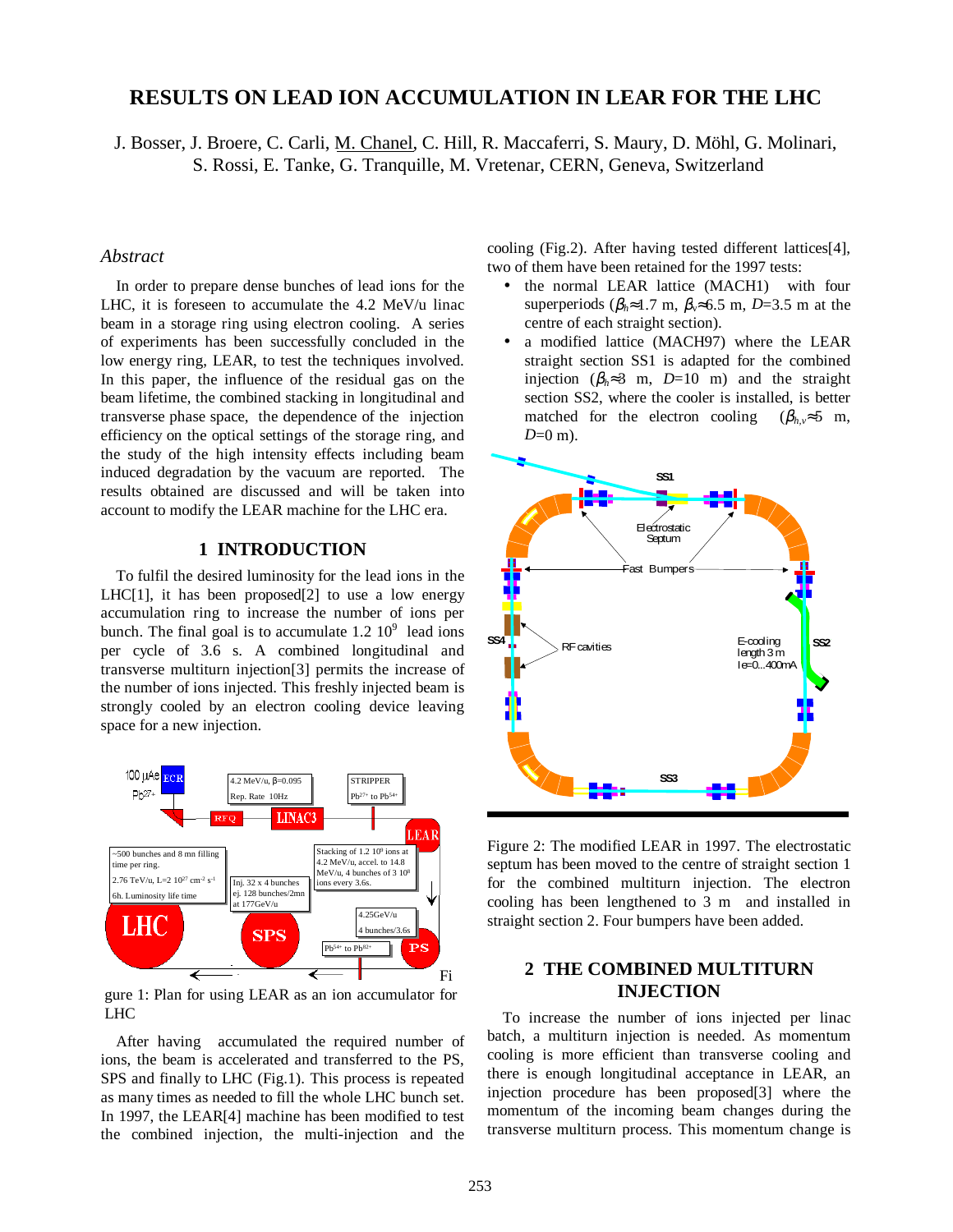obtained by ramping both the accelerating voltage of the last tank of the linac and the phase of the debuncher. The dispersion and its derivative at the end of the LEAR injection line are set to zero. Efficient injection is obtained if the ratio *D/*√β*,* (*D*, β [m] being the dispersion and the horizontal Twiss parameter of the machine at the injection point) is large and of the order of 6  $m^{1/2}$ . During the injection process, in the case of MACH97, the orbit bump is decreased from 40 mm to zero while the momentum is increased by 4 ‰ in 200 µs. In the transverse plane, the closed orbit for the injected beam is then fixed during the whole process (Fig. 3 and 4). Analysis[5] shows that about 35 equivalent turns can be injected into a transverse emittance of 50  $\pi$  mm mrad and a momentum spread of 4 ‰ . Compared to a pure transverse multiturn injection three times more ions can be injected and in addition within a much smaller horizontal emittance (at least a factor 3). During the 1997 tests, up to 1.5  $10^8$  (1.1  $10^8$ ) Pb<sup>54+</sup> ions have been injected per multiturn injection using MACH97 (MACH1) which is about 28 (22) efficient turns.



Figure 3: Scheme of combined multiturn injection. The darker part represents the injected particles. The left cloud of points represents the stacked particles.



Figure 4: Measured momentum Schottky power spectrum of a combined multiturn injected beam. The momentum spread of the linac beam is ∆p/p=0.2‰ rms.

#### **3 MULTI-INJECTION AND STACKING**

To fulfil the specifications, it is foreseen to stack 12 injections from the Linac3 pulsing at 10 Hz. During the 0.1 s the injected beam has to be cooled and transferred to the stack. The momentum of the stack is such that the beam does not hit the septum during the next injection, thanks to the high dispersion at the septum. Two types of cooling and stacking procedures were tested in 1997 with the linac pulsing every 0.4s.

The first procedure consists of leaving the electrons at the same speed as the ions in the stack. The injected ions are then decelerated and cooled to the stack despite the large momentum difference and the strong effect of the space charge of the electron beam. This is particularly adapted to MACH1 as the dispersion at the cooler is not zero.

The second procedure is the "dragging". Just after the injection, the electron beam energy is changed (Fig. 5,6) to improve the transverse cooling of the injected ions. This energy is such that the ions having large amplitudes of oscillation experience optimum cooling forces taking into account the space charge of the electron beam. Then the electron energy is decreased to drag the cooled ions to the stack. If the dispersion is zero (MACH97) at the cooler, there is no need to manipulate the ion orbit during the whole process.

Using the linac  $Pb^{54+}$  beam (20  $\mu$ A, 170  $\mu$ s long), stacks of 6  $10^8$  (5  $10^8$ ) ions have been accumulated (Fig.7) after about 12 successive injections with lattice MACH97 (MACH1). The stacking process comes to saturation when the amount of new injected ions is compensated by the losses due to recombination of the  $Pb^{54+}$  with the residual gas molecule's and with the cooling electrons. No significant differences, in terms of accumulation, were observed when using an electron cooler current larger than 100 mA. For larger currents, smaller beam dimensions were measured giving less losses at the next injection but stronger losses appeared during cooling.



Figure 5: Transverse beam dimension measured during beam stacking and cooling (Ie=110mA) with a cycle of 0.4 s. One should notice that the transverse cooling is not completed at the end of a cycle, giving some stack losses during the next multi-turn injection.